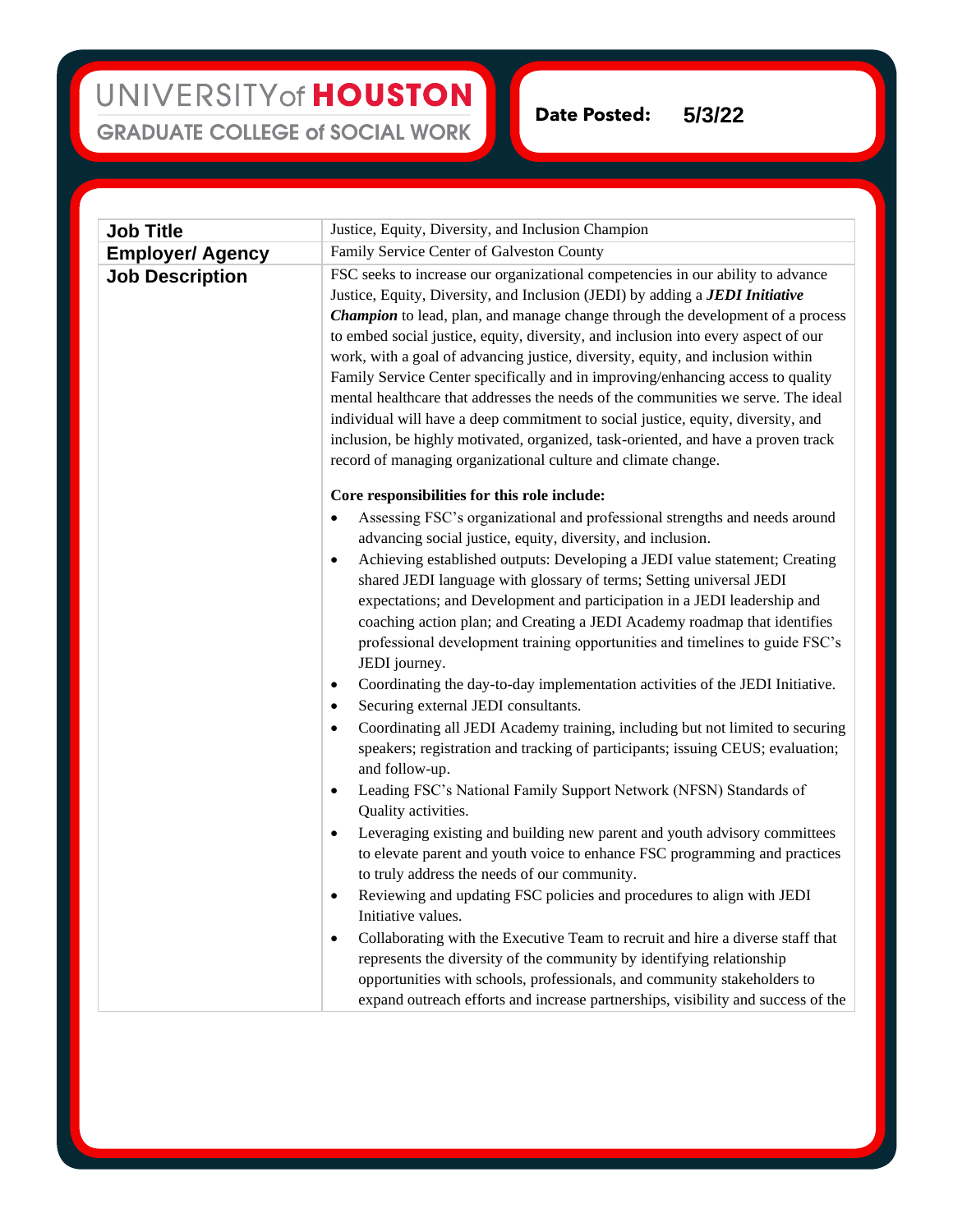|                     | JEDI Initiative.                                                                                                                                             |
|---------------------|--------------------------------------------------------------------------------------------------------------------------------------------------------------|
| $\bullet$           | Ensuring all activities meet program and grant guidelines as well as justice,                                                                                |
|                     | equity, diversity, and inclusion best practices.                                                                                                             |
| $\bullet$           | Monitor local, state and national trends and best practices in the social justice,                                                                           |
|                     | equity, diversity, and inclusion arenas through participation in training,                                                                                   |
|                     | forums and external networking groups.                                                                                                                       |
|                     | Maintain accurate and timely records, including completion of quarterly and<br>$\bullet$                                                                     |
|                     | annual grant reports and NFSN deliverable reports.                                                                                                           |
| $\bullet$           | Adhere to internal controls and procedures established for FSC.                                                                                              |
| $\bullet$           | Respect and support client, community, and FSC Team member rights,                                                                                           |
|                     | including confidentiality.                                                                                                                                   |
| $\bullet$           | Conducts outreach activities to inform community of services and build                                                                                       |
|                     | community collaborative relationships.                                                                                                                       |
| Qualifications      | REQUIRED EDUCATION / EXPERIENCE:                                                                                                                             |
|                     | 3+ years experience advancing social justice, equity, diversity, and inclusion<br>Licensed Masters Social Worker (Macro focused) or Masters in Public Health |
| $\bullet$           | preferred                                                                                                                                                    |
| $\bullet$           | Masters Social Worker (Macro focused), or related Humanities field of study                                                                                  |
|                     | Bachelor Social Worker with lived experience and requisite skills                                                                                            |
| $\bullet$           |                                                                                                                                                              |
|                     | KNOWLEDGE/SKILLS/ABILITIES:                                                                                                                                  |
|                     | The ideal candidate will be comfortable and thrive in both ambiguity and                                                                                     |
|                     | navigating process-oriented structures and systems; share a generosity of spirit and                                                                         |
|                     | assume the best in others; the ability to focus on continuous learning, unlearning,                                                                          |
|                     | and both giving and receiving feedback; understanding systemic impacts of social                                                                             |
|                     | justice, equity, diversity, and inclusion in organizations; able to engage individuals                                                                       |
|                     | with lived experience who have experienced challenges such as poverty, racism,                                                                               |
|                     | and prejudice; demonstrated knowledge and understanding of social justice,                                                                                   |
|                     | equity, diversity, and inclusion principles; a high level of emotional intelligence                                                                          |
|                     | and well versed in cultural sensitivity and intercultural competencies; have                                                                                 |
|                     | effective written and verbal communication skills; excellent interpersonal skills;                                                                           |
|                     | and a strong ability to work cooperatively with other professionals, across a broad                                                                          |
|                     | range of community partners. Knowledge of, and compliance with, the principles                                                                               |
|                     | of professional ethics is essential. Knowledge of and a strong ability to navigate                                                                           |
|                     | computers, software applications and mobile communication devices is also                                                                                    |
|                     | required.                                                                                                                                                    |
|                     | Additionally, a strong candidate will have knowledge of the social determinants of                                                                           |
|                     | mental health; systems theory and structural racism; the impact of trauma and                                                                                |
|                     | adverse experiences on individual functioning; and be skilled at collaborating with                                                                          |
|                     | other professionals to advance social justice, equity, diversity, and inclusion.                                                                             |
|                     |                                                                                                                                                              |
| <b>Salary/Hours</b> | Salary to be determined based on experience/40 hours per week, Monday -                                                                                      |
|                     | Friday, some evenings and weekends                                                                                                                           |
| <b>Address</b>      | 2200 Market Street, Suite 600                                                                                                                                |
|                     |                                                                                                                                                              |

UNIVERSITY of HOUSTON **GRADUATE COLLEGE of SOCIAL WORK**